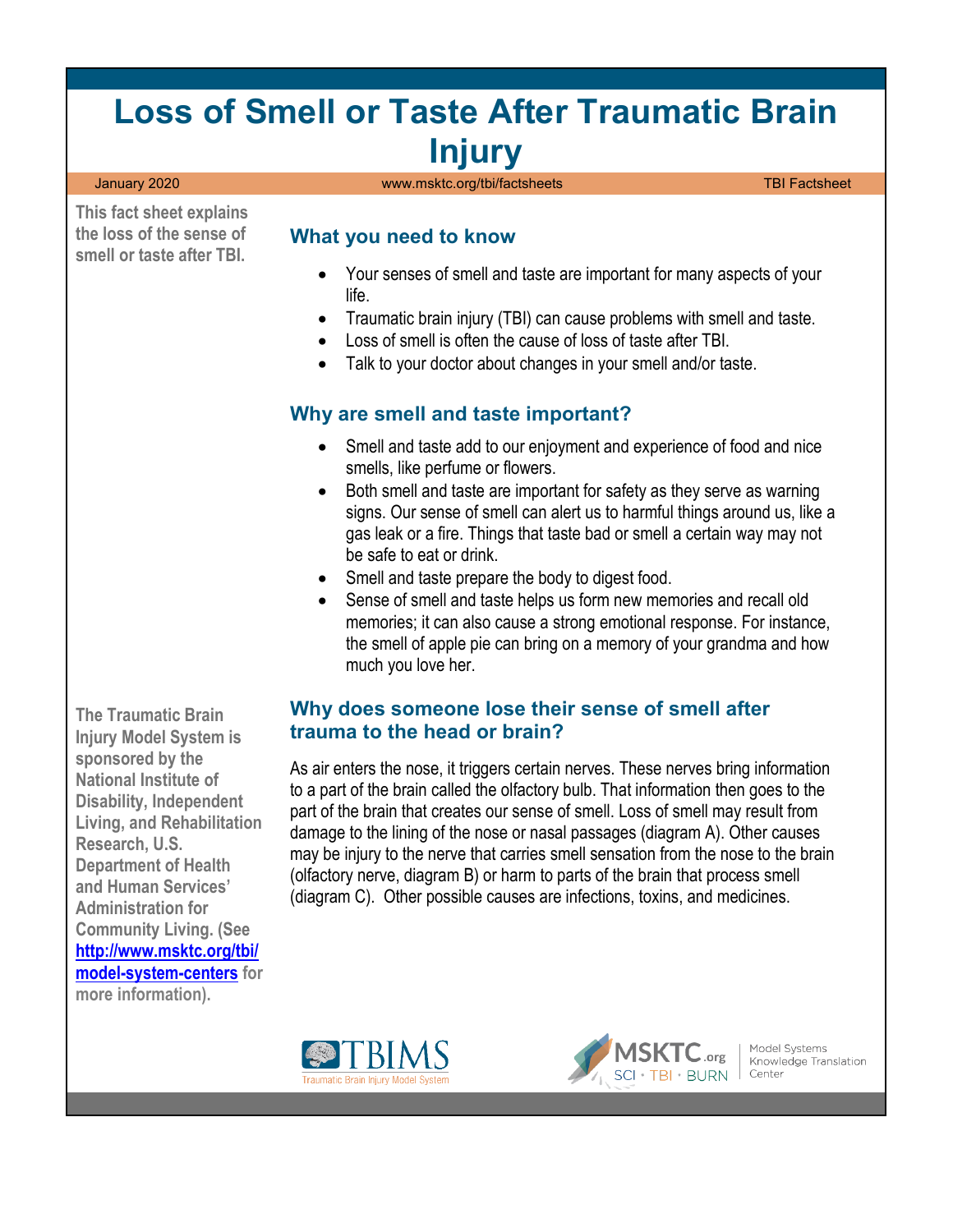

Smell and taste are part of an overlapping sensory system. "Flavor" comes almost entirely from the nose. Smell and taste are directly related because they both trigger the same nerves. Taste receptors on the tongue and nerves in the nose work together to tell us about the air we breathe and the food we eat.

#### **How are smell and taste problems found after TBI?**

You may not notice smell and taste problems right after TBI. Over time, as you go back to your usual foods and start to recover from the TBI, you may notice problems with smell and taste. If you are concerned about your smell or taste talk to your doctor about it. Different kinds of doctors can check your sense of smell. Such doctors may include physiatrists, who focus on physical medicine or rehabilitation; neurologists, who treat conditions of the nervous system; and ear, nose, and throat (ENT) doctors (also called otolaryngologists). These doctors will decide what tests you may need to see why you have loss of smell or taste and make recommendations for how to manage the problem.

## **How does loss of smell and taste affect your appetite?**

- The smell of food triggers the appetite; loss of smell can lead to reduced appetite and lack of interest in food.
- Loss of smell can reduce saliva production. This makes dry foods, like biscuits and crackers, harder to eat.
- Many foods that are needed for a balanced diet may no longer be appealing; this can lead to a diet that doesn't have a balanced variety of nutrients.
- Changes in taste may make some foods, such as meat, taste bad and make you avoid those foods.
- Any of these problems may affect what food you choose and lead to a poor diet.





Model Systems Knowledge Translation Center

**Loss of Smell or Taste after Traumatic Brain Injury** 2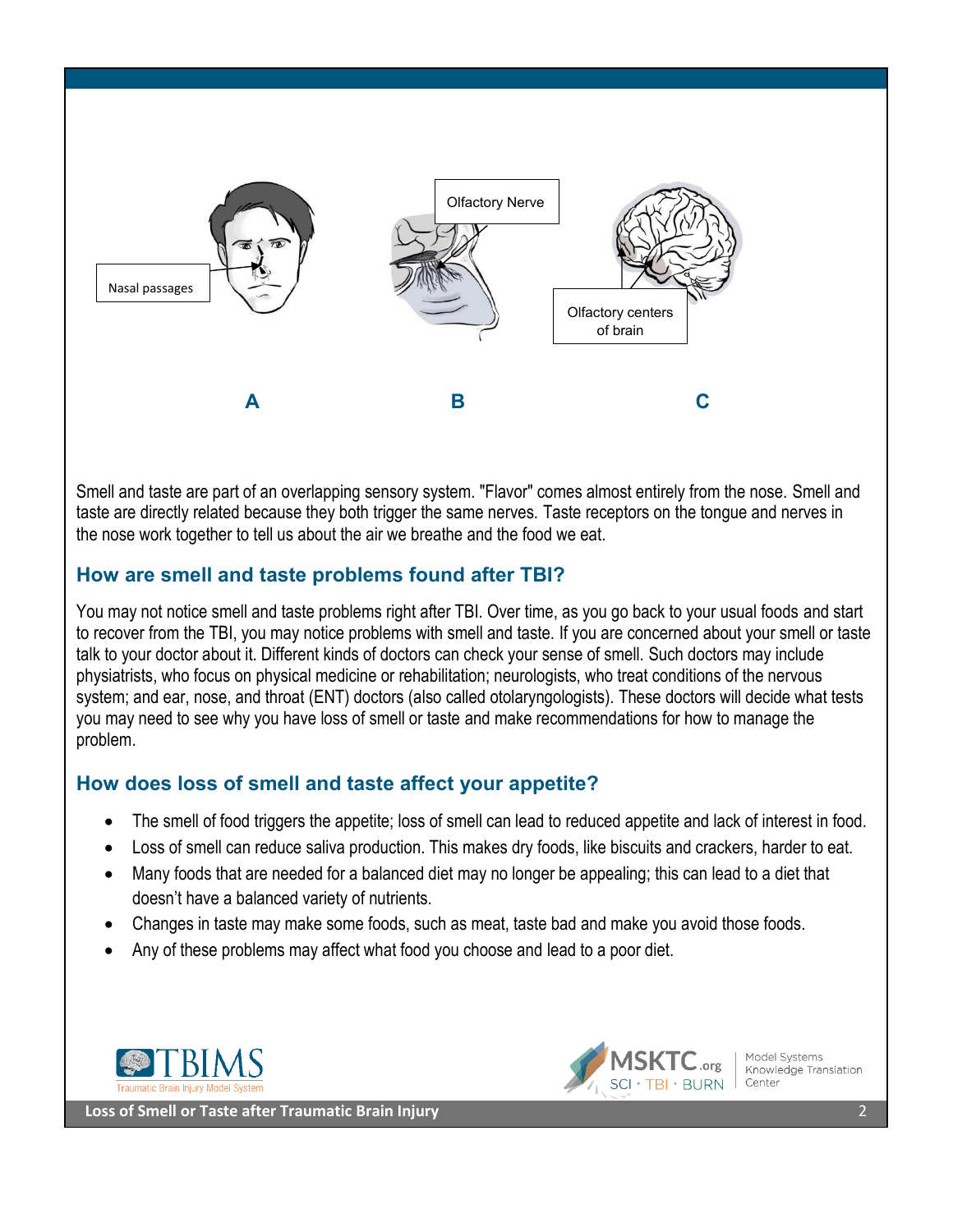#### **Smell and taste problems can impact day-to-day life and lead to safety risks:**

- Loss of appetite or loss of enjoyment or interest in food can make you eat too little, which may result in not getting important vitamins and nutrients that the body needs, and/ or lead to unsafe weight loss.
- Not feeling satisfied by food can cause you to eat too much because you are constantly searching for something to satisfy the lack of taste; this can lead to unsafe weight gain and/or other health problems.
- Some may use too much salt in attempt to add flavor, which can contribute to health problems, such as high blood pressure.
- Eating old or rotten food or eating something toxic may lead to food poisoning.
- Inability to smell gas leaks, toxic fumes or chemicals, which can be harmful if undetected.
- Inability to know which liquids are harmful or poisonous, and which liquids are safe.
- Loss of smell may lead to not knowing when you need to bathe, put on deodorant, or wash your clothes. This will result in poor hygiene.

# **Are there other challenges associated with loss of smell and taste?**

The parts of the brain involved in smell and taste are close to parts of the brain that deal with other functions. If the areas of the brain that deal with taste and smell are injured, other nearby parts of the brain may also be injured. As a result, some people with taste and smell problems may also have the following issues:

- Emotional problems (depression, irritability)
- Behavioral problems, such as being impulsive or aggressive
- Trouble seeing and responding to others' feelings
- Reduced concern for others' feelings and needs

## **Will your sense of smell and taste get better?**

- Recovery can happen. Research shows that 30% of affected people get better naturally over time.
- The sooner your symptoms improve, the better. Most people who improve do so 6 to 12 months after TBI.
- The chance of getting better over time is more likely if you have mild loss of sense of smell.
- Some people recover the ability to identify strong odors, but not more subtle scents.

## **How can you help yourself if you have loss of smell or taste?**

- Cook with lots of spices (but be careful not to add too much salt!).
- Try foods that are hot and spicy.
- Choose foods that are salty, sweet, bitter, or sour.
- Find foods that have texture or crunch, such as pretzels.
- Set reminders to eat.
- Consider using a smart phone app that tracks the nutrients and calories you are getting each day.





Model Systems Knowledge Translation Center

 **Loss of Smell or Taste after Traumatic Brain Injury 3**